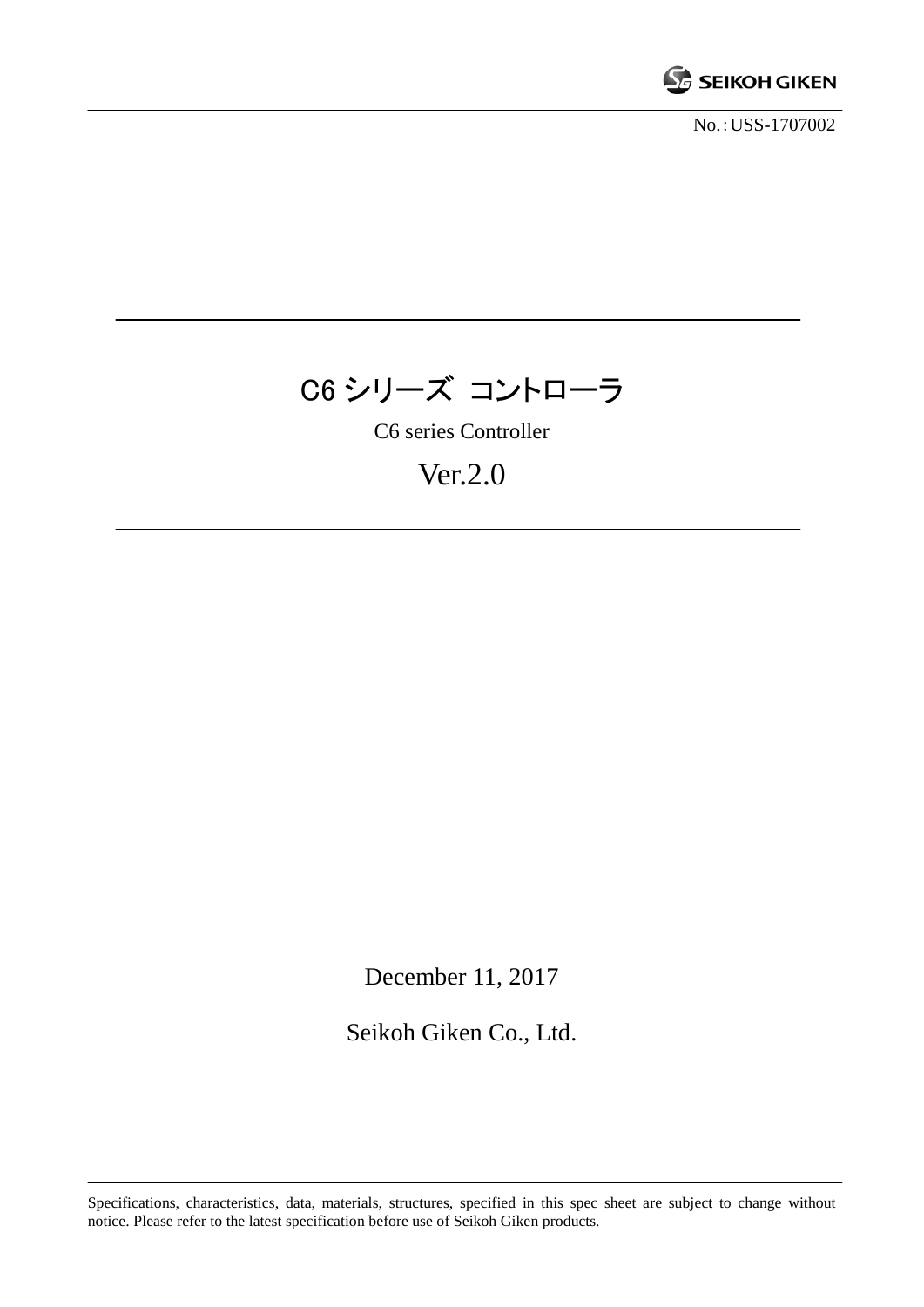1.適用 Scope

本仕様書はC6シリーズコントローラに適用する。

This specification applies to C6 series Controller.

#### 2.型名 Product code

Table 1

| Product code |                     | Remarks                            |
|--------------|---------------------|------------------------------------|
| $C6-D1-A$    | low noise type      |                                    |
| $C6-A1-A$    | high stability type | Frequency range : 0.1 to 10,000MHz |

#### 3.付属品 Accessories

Table 2

| tem            | Ouantity | Remark                    |
|----------------|----------|---------------------------|
| AC power cable |          | For controller $(L=2.0m)$ |

#### 4.環境条件 Standard operating conditions

Table 3

|                             | Specification |      |                 |              | Remarks |
|-----------------------------|---------------|------|-----------------|--------------|---------|
| Item                        | Min.          | Typ. | Max.            | Unit         |         |
| Operating temperature range |               |      | 40              | $^{\circ}$ C |         |
| Operating humidity range    | 45            |      | 90              | %RH          |         |
| Storage temperature range   | $-20$         |      | 60              | $^{\circ}$ C |         |
| SET-up location             |               |      | Indoor use only |              |         |
| Warm up time                |               |      | Over 1hr        |              |         |

Note : Refrain from dew condensation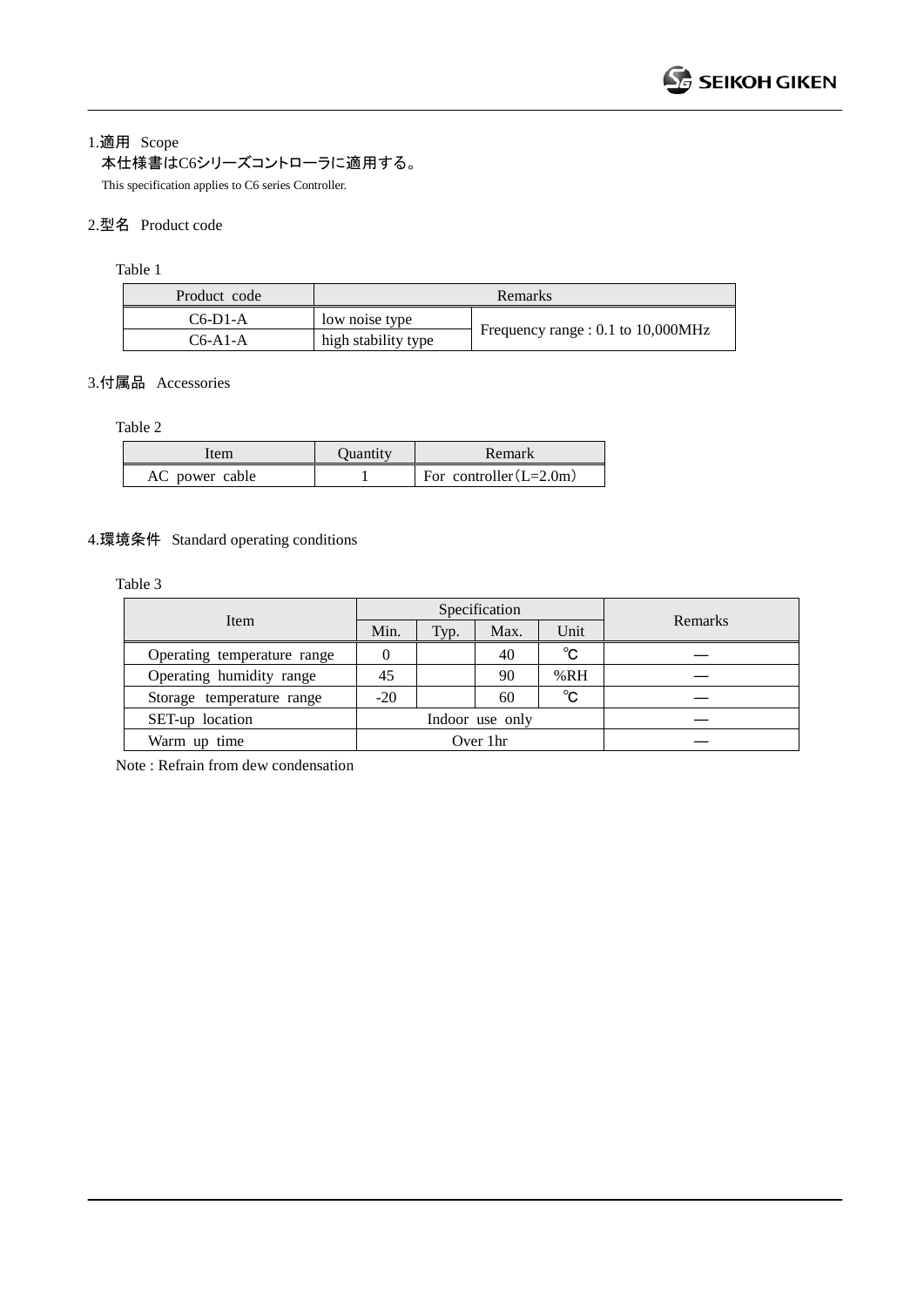### 5.定格 Rating

Table 4

|                                       |        |          |                              | Specification |                         |                                                                                                                                                                                                                                                                                                                      |
|---------------------------------------|--------|----------|------------------------------|---------------|-------------------------|----------------------------------------------------------------------------------------------------------------------------------------------------------------------------------------------------------------------------------------------------------------------------------------------------------------------|
| Item                                  |        | Min.     | Typ.                         | Max.          | Unit                    | Remark                                                                                                                                                                                                                                                                                                               |
| ◆ Part of light source                |        |          |                              |               |                         |                                                                                                                                                                                                                                                                                                                      |
|                                       | D type |          | DFB-LD (Double polarization) |               |                         |                                                                                                                                                                                                                                                                                                                      |
| Laser type                            | A type | ASE-LD   |                              |               |                         |                                                                                                                                                                                                                                                                                                                      |
| Wavelength                            | D type |          | 1550                         |               |                         |                                                                                                                                                                                                                                                                                                                      |
|                                       | A type | 1530     |                              | 1560          | nm                      | $>10$ d $Bm/nm$                                                                                                                                                                                                                                                                                                      |
| Output port                           |        | 1 ports  |                              |               |                         |                                                                                                                                                                                                                                                                                                                      |
| ◆ Part of O/E                         |        |          |                              |               |                         |                                                                                                                                                                                                                                                                                                                      |
| Frequency range                       |        | 0.1      |                              | 10,000        | MHz                     |                                                                                                                                                                                                                                                                                                                      |
| Output impedance                      |        |          | 50                           |               | Ω                       |                                                                                                                                                                                                                                                                                                                      |
| Wavelength                            |        | 1280     |                              | 1580          | nm                      |                                                                                                                                                                                                                                                                                                                      |
| Optical input level                   |        |          |                              | 6             | dBm                     |                                                                                                                                                                                                                                                                                                                      |
| Responsivity                          |        | 0.65     | 0.80                         |               | $\mathbf{A}/\mathbf{W}$ |                                                                                                                                                                                                                                                                                                                      |
| Opt. alarm(Input level)               |        |          | $-14$                        |               | dBm                     | Normal: Green (LED)<br>Abnormal: Red (LED)                                                                                                                                                                                                                                                                           |
| ◆Others                               |        |          |                              |               |                         |                                                                                                                                                                                                                                                                                                                      |
| Laser safety                          |        |          | Automatic LD shut down       |               |                         | Alarm"<br>The<br>"Opt<br>indicator<br>illuminates green during normal<br>operating conditions. If the system<br>detects a bad fiber connection, the<br>Optical Alarm will display as red<br>and the laser source will shut down<br>until the connection is properly<br>made or the connector is properly<br>cleaned. |
| Input AC voltage                      |        | 90       |                              | 250           | V                       | 75W max                                                                                                                                                                                                                                                                                                              |
| Weight                                |        |          |                              | 9             | kg                      |                                                                                                                                                                                                                                                                                                                      |
| RF output connector                   |        | N/J      |                              |               |                         |                                                                                                                                                                                                                                                                                                                      |
| Optical I/O connector                 |        | SC/APC   |                              |               |                         |                                                                                                                                                                                                                                                                                                                      |
| Optical monitor terminal<br>(EDFA IN) |        | BNC/J    |                              |               |                         |                                                                                                                                                                                                                                                                                                                      |
| Optical monitor terminal<br>(PD IN)   |        | BNC/J    |                              |               |                         |                                                                                                                                                                                                                                                                                                                      |
| AC Power connector                    |        | AC inlet |                              |               |                         |                                                                                                                                                                                                                                                                                                                      |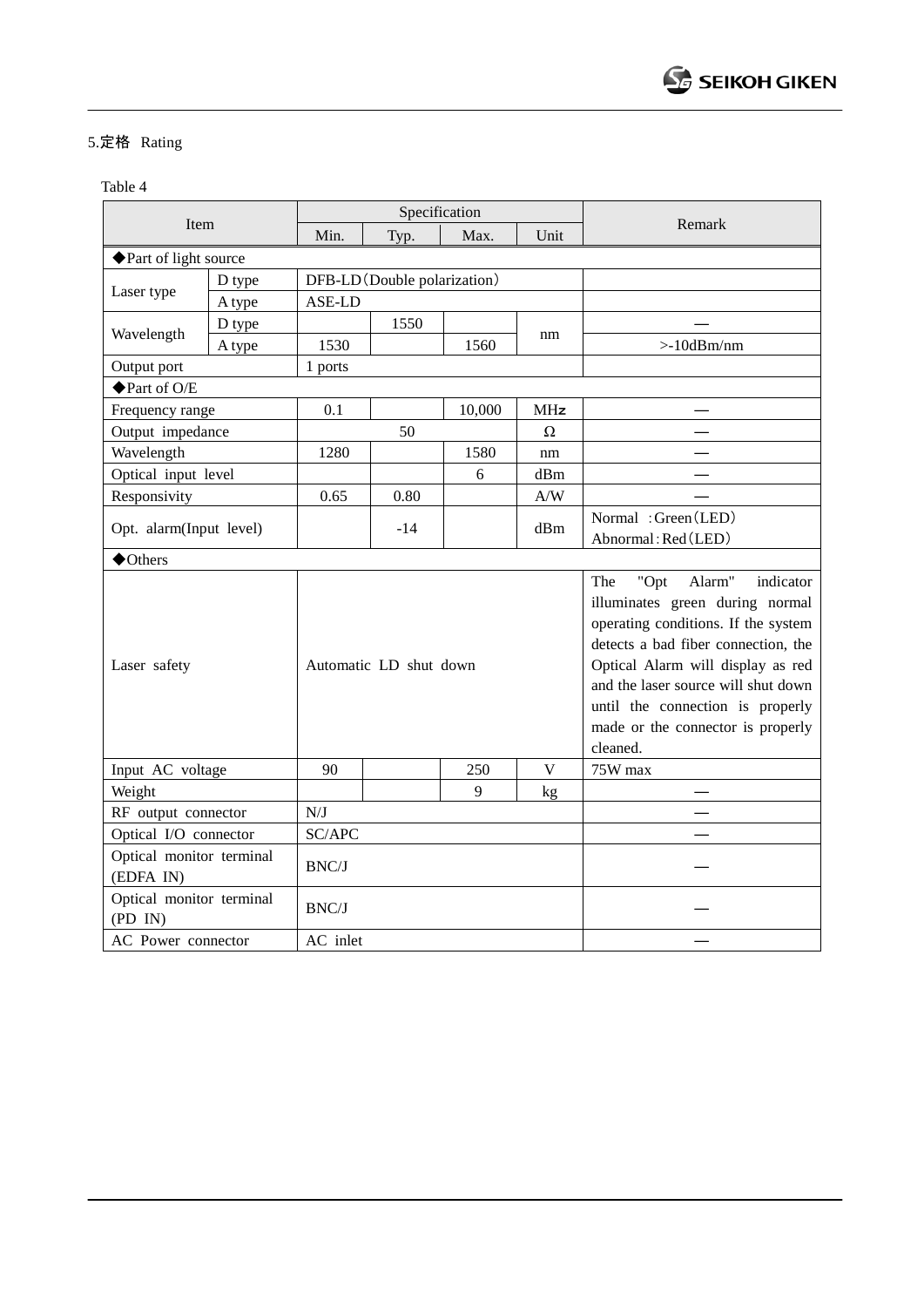#### 6.性能 Performance

#### Table 5

|                      |        |      |      | Specification |         | Remark                          |
|----------------------|--------|------|------|---------------|---------|---------------------------------|
| Item                 |        | Min. | Typ. | Max.          | Unit    |                                 |
| Optical output level |        | 12   |      | 14            | dBm     |                                 |
|                      | D type | 1545 |      | 1555          |         |                                 |
| Wavelength           | A type | 1530 |      | 1560          | nm      | $>10$ dBm/nm                    |
| Output return loss   |        | ┑    |      |               | dB      |                                 |
| Gain (Output/Input)  |        | -4   |      |               | dB      | Combination evaluation with the |
| Gain deviation       |        |      |      | 10            | $dBp-p$ | standard machine.               |

#### 7.外観図 External

付図:SOEFS-E027-02による。 The controller is shown in Fig.SOEFS-E027-02.

#### 8.検査 Inspection

別途打ち合わせによる。

To be discussed.

#### 9.セーフティーインフォメーション Safety information

 本製品は不可視レーザ光を使用しておりますので、誤ってレーザ光を目に入れますと失明する危険性がありま す。直接レーザ光を見ないようにして下さい。

This product uses a laser light that is not visible to the human eye, but can cause serious injuries or permanent loss of vision. Please exercise proper caution and do not look directly into the laser light as it may cause blindness.



10.保証 Warranty

本製品に関し、構成部品の故障や製造上の欠陥に対して納入日から1年間無償修理保証致します。 但し、本保証は製品の正常な使用において発生した故障のみに適用致します。

 SEIKOH GIKEN warrants the Controllers against defects in parts and workmanship for one full year from B/L date. This warranty shall be invalid by any abuse, misuse, misapplication or improper installation.